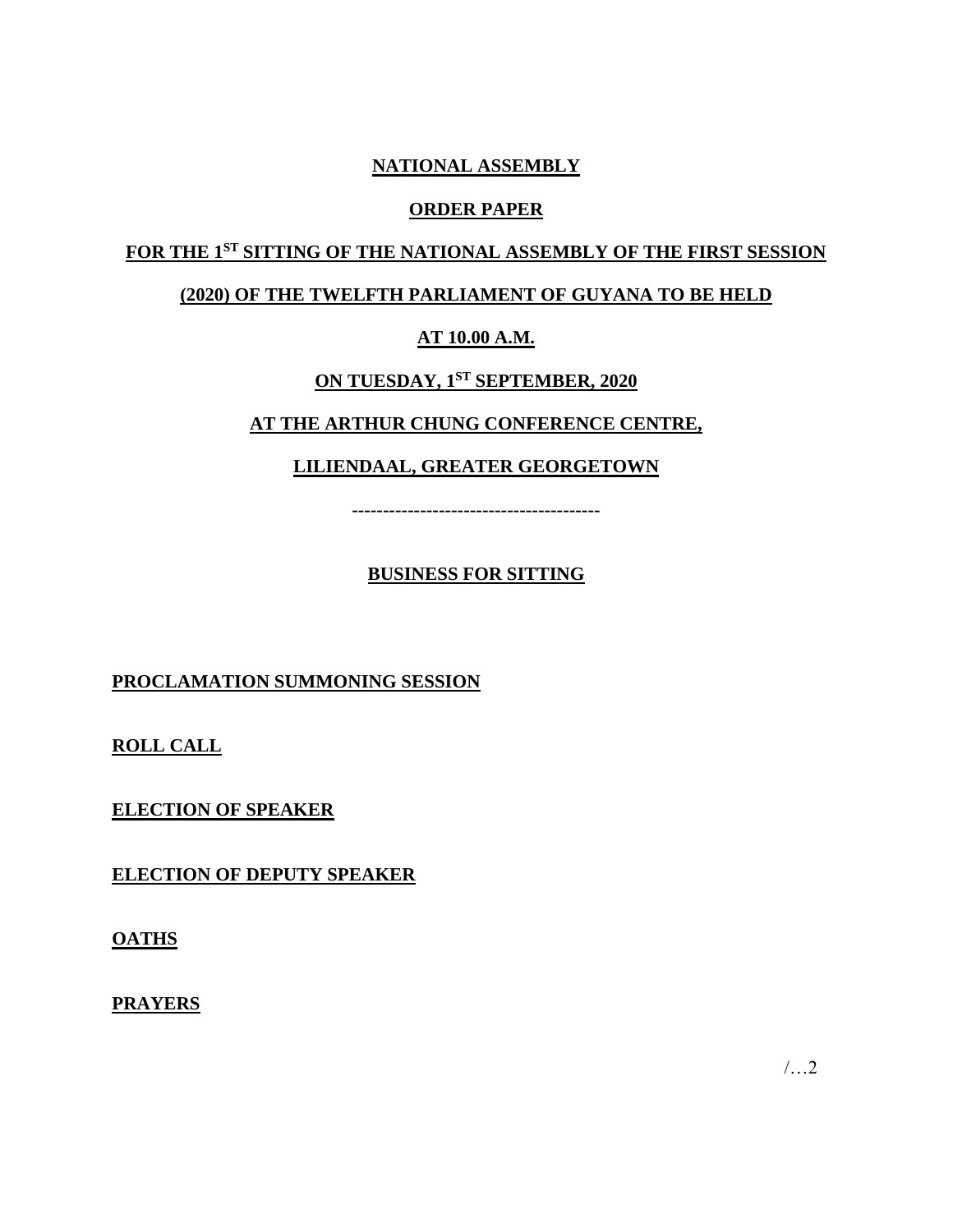#### **REMARKS BY THE SPEAKER**

#### **ANNOUNCEMENTS BY THE SPEAKER**

#### **PRESENTATION OF PETITIONS-**

#### **PRESENTATION OF PAPERS AND REPORTS**

#### By the **Speaker of the National Assembly**:

#### **2020 Budget Proposals of Constitutional Agencies:**

(i) Parliament Office – Current and Capital Estimates totaling \$1,799,248,000 for the period ending 31st December, 2020.

(To be Circulated)

(ii) Office of the Auditor General – Current and Capital Estimates totaling  $$908,636,000$  for the period ending  $31<sup>st</sup>$  December, 2020. (To be Circulated)

(iii) Public and Police Service Commission – Current and Capital Estimates totaling  $$150,636,000$  for the period ending  $31<sup>st</sup>$  December, 2020.

(To be Circulated)

(iv) Teaching Service Commission – Current and Capital Estimates totaling  $$117,075,000$  for the period ending  $31<sup>st</sup>$  December, 2020.

(To be Circulated)

(v) Guyana Elections Commission – Current and Capital Estimates totaling  $$4,943,052,000$  for the period ending  $31<sup>st</sup>$  December, 2020.

(To be Circulated)

/…3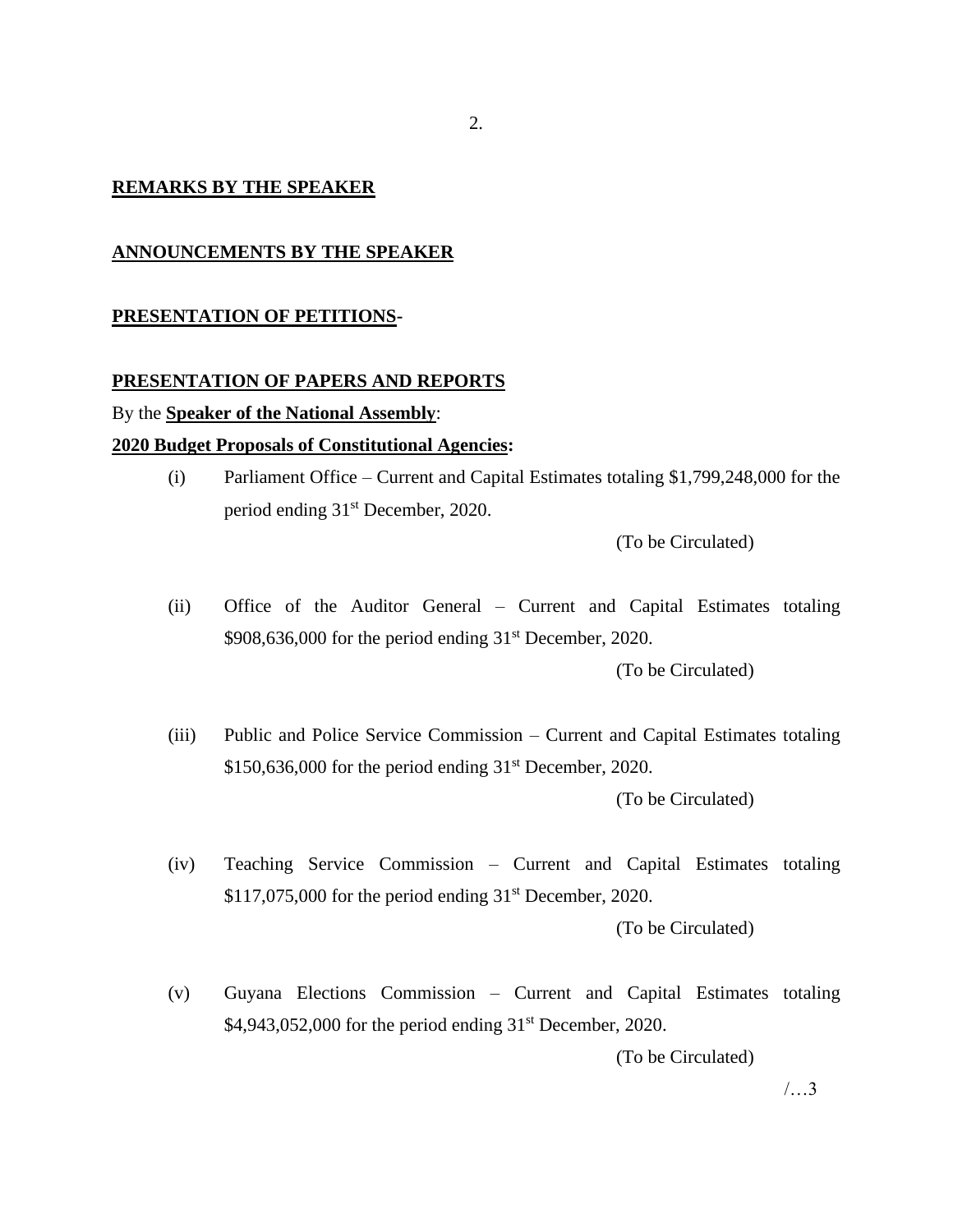(vi) Supreme Court of Judicature – Current and Capital Estimates totaling  $$2,443,164,000$  for the period ending  $31<sup>st</sup>$  December, 2020. (To be Circulated)

(vii) Chamber of the Director of Public Prosecution – Current and Capital Estimates totaling \$226,822,000 for the period ending 31st December, 2020. (To be Circulated)

(viii) Office of the Ombudsman – Current Estimate totaling \$70,001,000 for the period ending 31st December, 2020.

(To be Circulated)

(ix) Public Service Appellate Tribunal – Current Estimate totaling \$40,911,000 for the period ending 31st December, 2020.

(To be Circulated)

(x) Ethnic Relations Commission – Current and Capital Estimates totaling  $$220,802,000$  for the period ending  $31<sup>st</sup>$  December, 2020.

(To be Circulated)

(xi) Judicial Service Commission – Current Estimate totaling \$10,020,000 for the period ending 31<sup>st</sup> December, 2020.

(To be Circulated)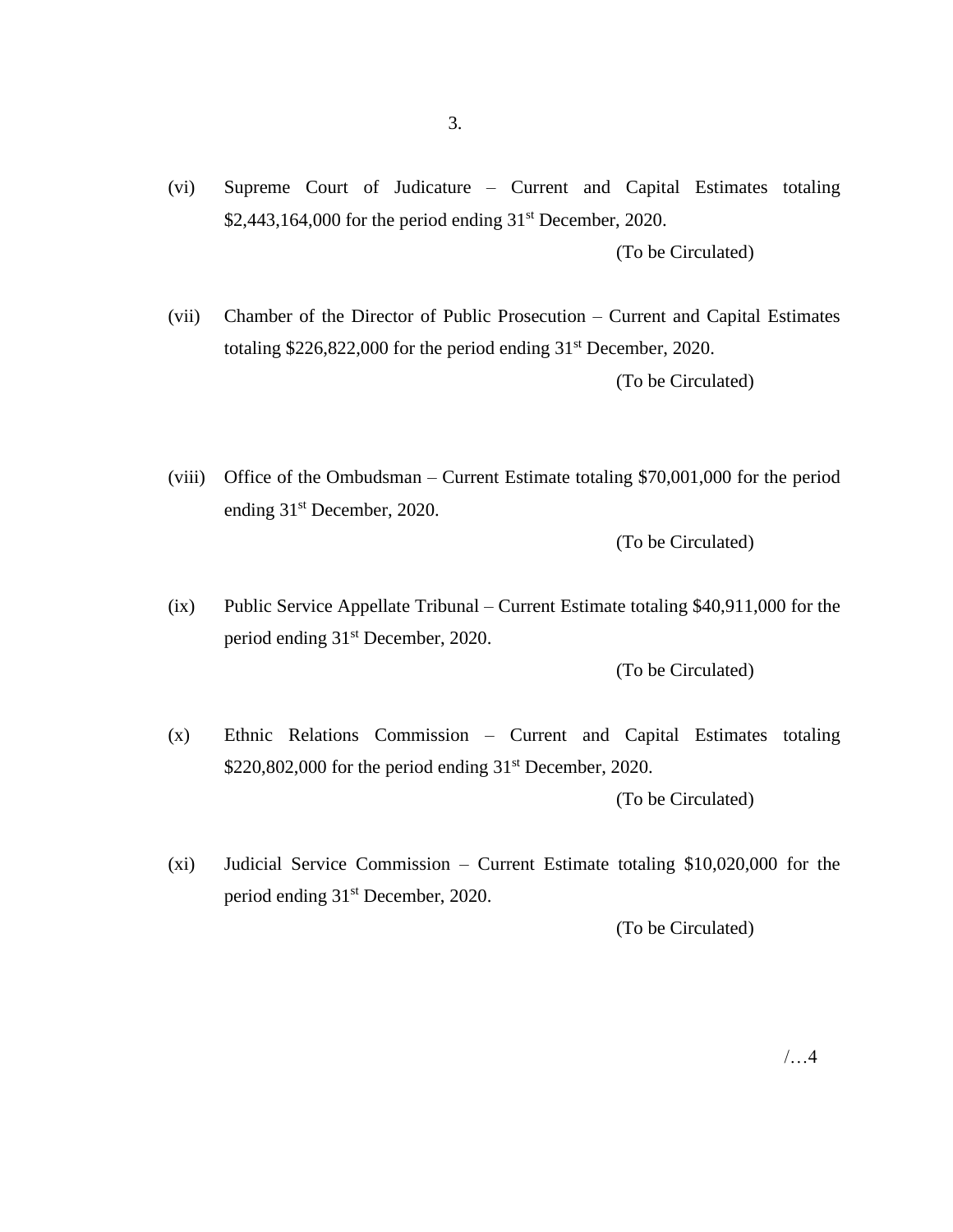(xii) Indigenous People's Commission – Current Estimate totaling \$24,392,000 for the period ending 31st December, 2020.

(To be Circulated)

(ixx) Human Rights Commission – Current Estimate totaling \$25,958,000 for the period 31st December, 2020.

(To be Circulated)

(xx) Rights of the Child Commission – Current Estimate totaling \$46,095,000 for the period ending 31st December, 2020.

(To be Circulated)

- (xxi) Women and Gender Equality Commission Current and Capital Estimates totaling \$58,327,000 for the period ending 31st December, 2020. (To be Circulated)
- (xxii) Public Procurement Commission Current and Capital Estimates totaling  $$206,460,000$  for the period ending  $31<sup>st</sup>$  December, 2020.

(To be Circulated)

(xxiii) In accordance with section 3B(2) of the Fiscal Management and Accountability (Amendment) Act 2015 – Act No. 4 of 2015, present the recommendations and comments of the Minister of Finance on the Annual Budget Proposals of Constitutional Agencies for 2020.

(To be Circulated)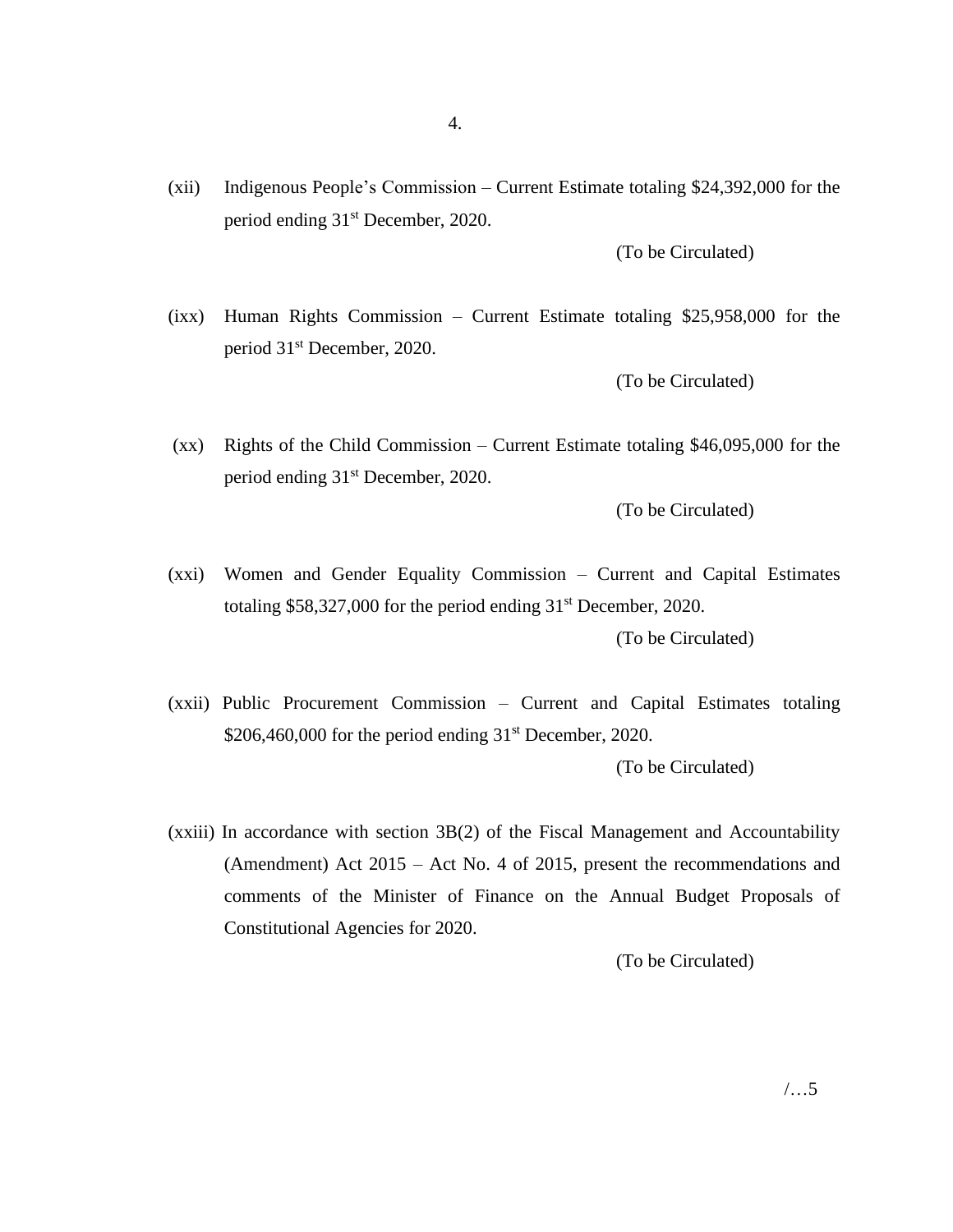#### **REPORTS FROM COMMITTEES-**

## **ORAL QUESTIONS WITHOUT NOTICE**

#### **QUESTIONS ON NOTICE-**

#### **STATEMENTS BY MINISTERS, INCLUDING POLICY STATEMENTS-**

#### **PERSONAL EXPLANATIONS-**

# **REQUESTS FOR LEAVE TO MOVE THE ADJOURNMENT OF THE ASSEMBLY ON DEFINITE MATTERS OF URGENT PUBLIC IMPORTANCE-**

# **MOTIONS RELATING TO THE BUSINESS OR SITTINGS OF THE ASSEMBLY AND MOVED BY A MINISTER-**

The Speaker's consent was given, in accordance with Standing Order No. 28(2), for the Minister of Parliamentary Affairs and Governance to move the following motions:

#### 1. **SUSPENSION OF STANDING ORDER NO. 9**

The Minister of Parliamentary Affairs and Government to move the following motion:

WHEREAS Standing Order 9 provides that "unless there are special reasons for so doing, no sitting of the National Assembly shall be held between the 10th August and 10th October in any year;

AND WHEREAS Standing Order 112 provides that any one or more of the Standing Orders may be suspended, after notice, or with the leave of the Speaker, on a motion by a member at any sitting;

5.

/….6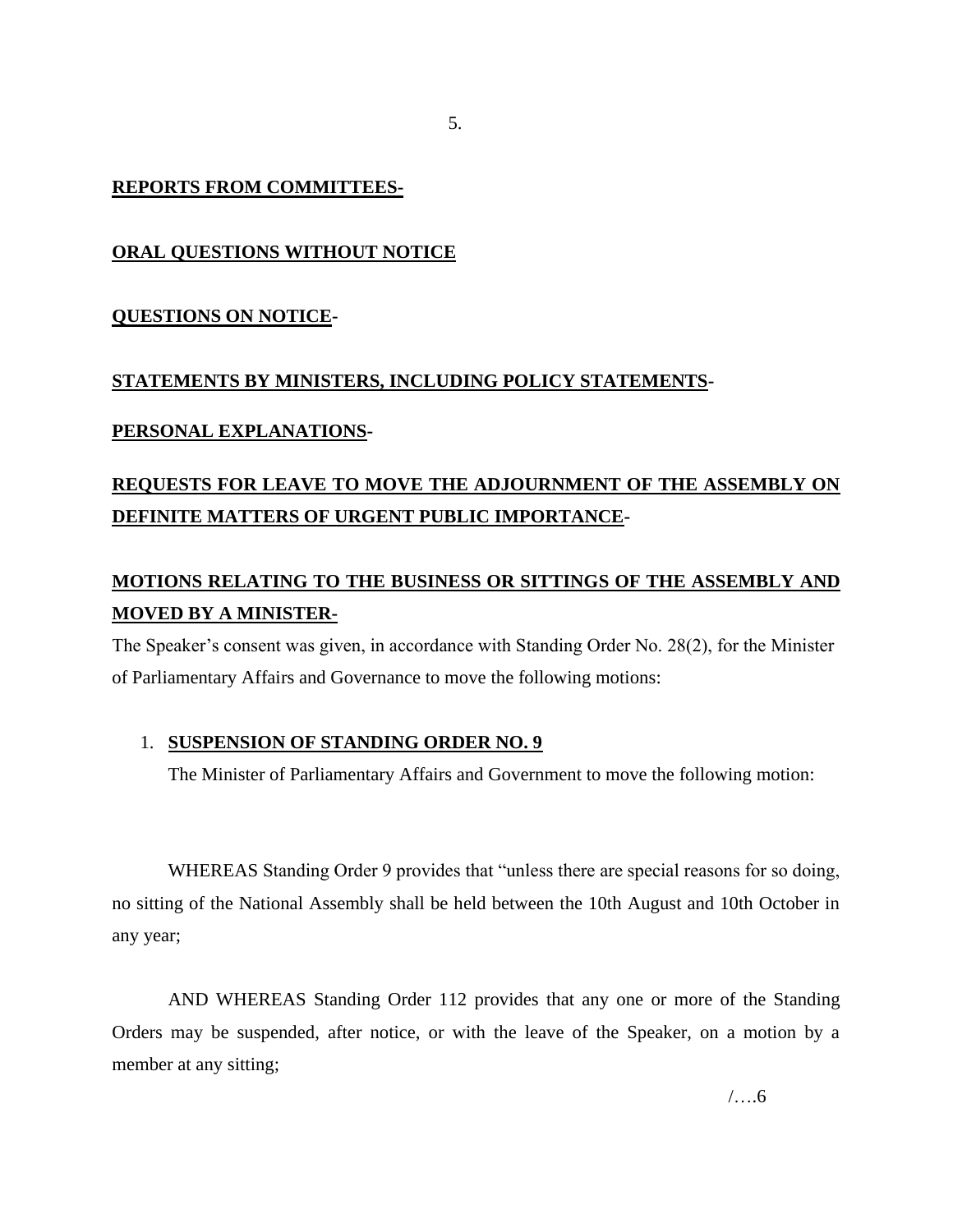AND WHEREAS due to the dissolution of the  $11<sup>th</sup>$  Parliament on the  $30<sup>th</sup>$  December, 2019, there has been no sittings of the National Assembly, and, therefore no Annual Budget has been presented and considered for the Year 2020;

AND WHEREAS the Government of Guyana is desirous of commencing the work of the National Assembly as soon as possible including the urgent presentation and consideration of the Estimates of Revenue and Expenditure for the year 2020 in the National Assembly on or before  $10^{th}$  October, 2020;

#### BE IT RESOLVED:

That the National Assembly agrees to suspend Standing Order No. 9 in order to allow the commencement of sittings of the National Assembly to deliberate on urgent parliamentary matters including the presentation and consideration of the 2020 Estimates of Revenue and Expenditure on or before 10<sup>th</sup> October, 2020.

#### **(Notice Paper No. 1 (M1 Govt 1) published on 2020-08-28)**

#### 2. **HOURS OF SITTING**

The Minister of Parliamentary Affairs and Government to move the following motion:

WHEREAS Standing Order No. 10(1) provides for every sitting of the National Assembly to begin at 2.00 p.m. and unless previously adjourned, end at 10.00 p.m. on the same day;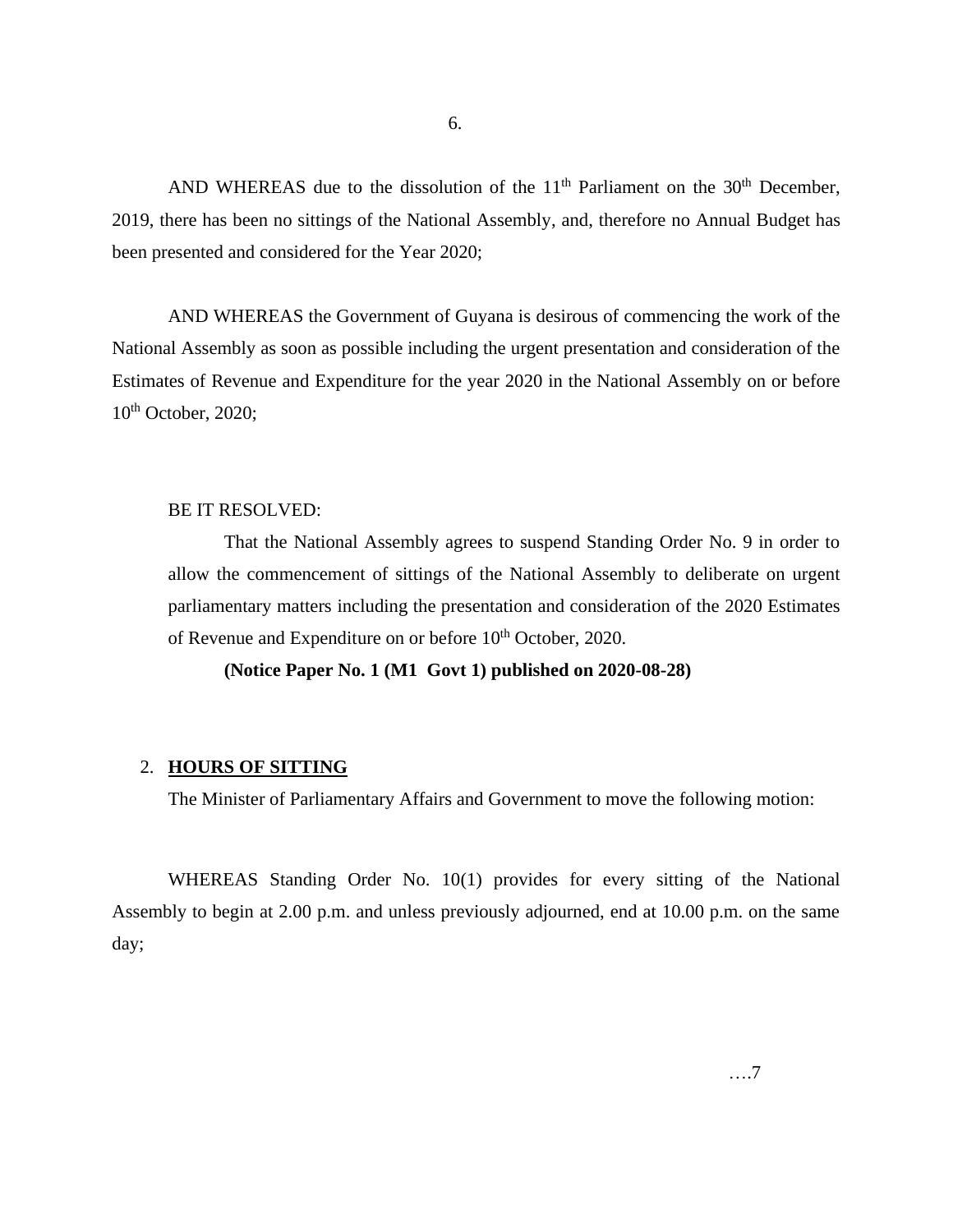AND WHEREAS Standing Order No. 10(2) provides that the Speaker may at any time suspend the sitting for a stated period but, unless the Assembly otherwise resolved, the Speaker shall, at 4.00 p.m., suspend the sitting for one hour, and at 7.00 p.m. suspend the sitting for half an hour;

AND WHEREAS Standing Order No. 10(3) provides for the Assembly at any time by motion made and carried without amendment or debate suspend or vary the provisions of paragraphs one (1) and two (2) of Standing Order No. 10;

AND WHEREAS Standing Order No. 10(4) provides for the Assembly from time to time, alter, by Resolution, the hours provided by Standing Order No. 10 for the beginning and ending of a sitting.

#### BE IT RESOLVED:

That Standing Order No. 10(1) and (2) be suspended to enable the Assembly to sit in the Twelfth Parliament during the following hours due to the Coronavirus Disease (COVID – 19) pandemic, to proceed with the work of the National Assembly:

|  | 10.00 a.m. |  | $12.00$ noon $-$ Sitting |  |
|--|------------|--|--------------------------|--|
|--|------------|--|--------------------------|--|

- 12.00 noon.  $1.00$  p.m. Suspension
- $1.00 \text{ pm}$ .  $4.00 \text{ p.m.} -$  Sitting
- $\bullet$  4.00 p.m.  $\bullet$  5.00 p.m. Suspension
- $5.00 \text{ p.m.}$   $8.00 \text{ p.m.}$  Sitting

**(Notice Paper No. 2 (M2 Govt 2) published on 2020-08-28)**